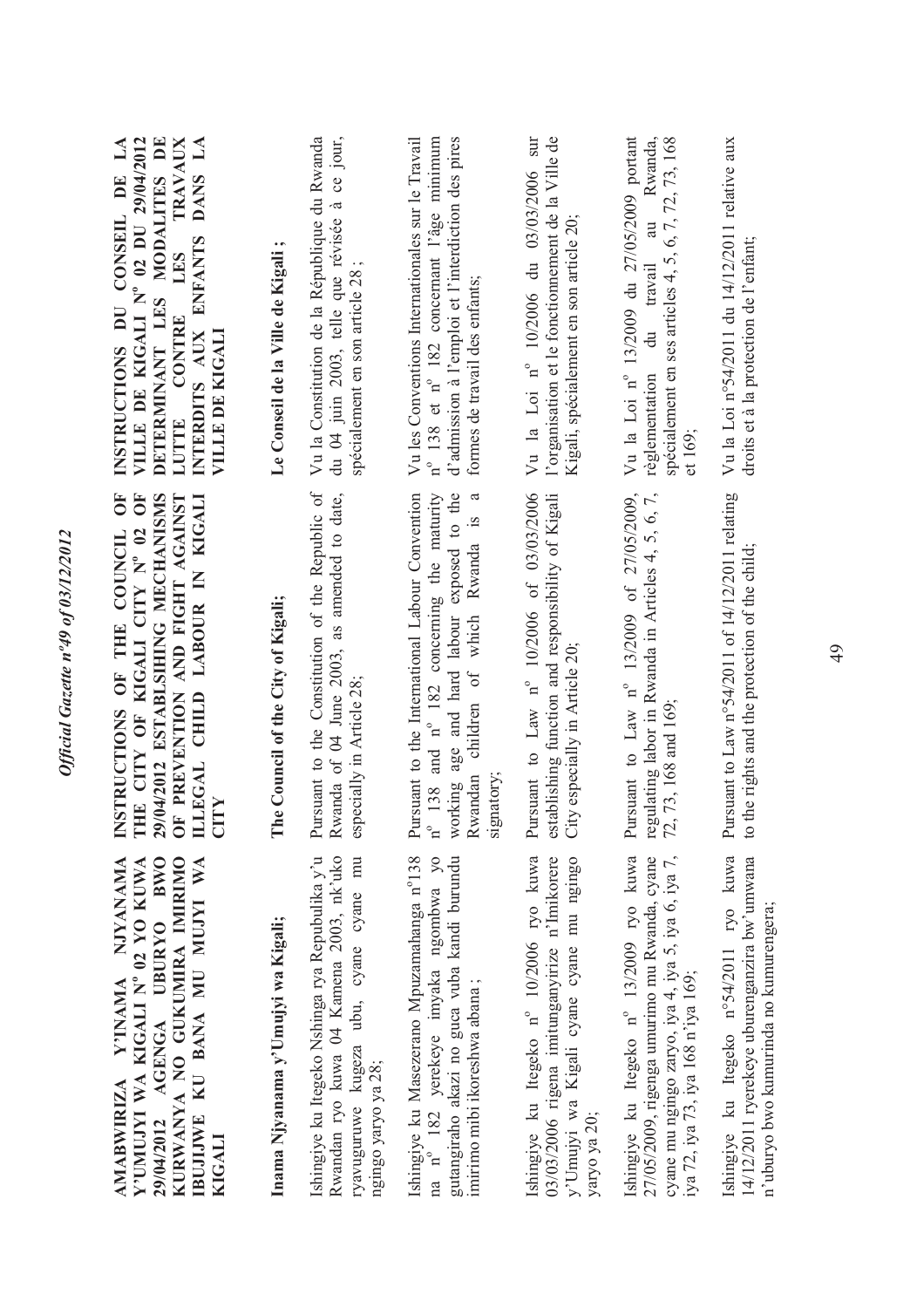| nuisibles aux enfants, catégories d'établissements<br>qui ne sont pas autorisés de les employer et<br>modalités de les prévenir spécialement en son<br>article 3, 4, 5, 6 et 7;<br>not allowed to employ children and mechanisms<br>address child employment, especially in | Considérant les résultats du recensement général<br>de la population effectué par le Centre National<br>de Statistiques en 2008 en collaboration avec le<br>autres pires<br>Ministère de la Fonction Publique et du Travail<br>ayant prouvé l'emploi des enfants au sein des<br>formes de travaux interdits par la loi<br>ménages, dans le commerce et<br>that unsuitable jobs for children in Kigali City is<br>rampant in domestic homes, trivial road side<br>response to the national census by the Institute<br>Statistics in 2008 in conjunction with the<br>Ministry of Public Service and Labour showed<br>retailing and markets, street begging and other<br>unsuitable illegal employment; | Considérant les problèmes de sécurité au sein de<br>la Ville de Kigali causés par l'emploi des enfants<br>spécialement au sein des ménages et leur<br>au<br>amènent<br>qui les<br>mauvais traitement<br>resulting from child employment especially in<br>domestic homes and child abuse forcing them to<br>response to the insecurity in the Kigali City | Après examen et adoption par le Conseil de la<br>Ville de Kigali en sa séance du 29/04/2012;<br>vagabondage;<br>After consideration and approval by the Council<br>of the City of Kigali in its session of 29/04/2012 | Donne les instructions suivantes:<br>Gives the following instructions: | <b>DISPOSITIONS</b><br>PREMIER:<br>GENERALES<br><b>CHAPITRE</b><br><b>CHAPTER ONE: GENERAL PROVISIONS</b> | présentes<br>des<br>Objet<br>premier:<br>instructions<br>Article<br><b>Article One: Purpose of these Instructions</b> | travaux interdits aux enfants dans la Ville de<br>mécanisme de protection et de lutte contre les<br>établissent<br>instructions<br>Les présentes<br>Kigali<br>These Instructions establish the mechanism of<br>protecting and fighting against child employment |
|-----------------------------------------------------------------------------------------------------------------------------------------------------------------------------------------------------------------------------------------------------------------------------|------------------------------------------------------------------------------------------------------------------------------------------------------------------------------------------------------------------------------------------------------------------------------------------------------------------------------------------------------------------------------------------------------------------------------------------------------------------------------------------------------------------------------------------------------------------------------------------------------------------------------------------------------------------------------------------------------|----------------------------------------------------------------------------------------------------------------------------------------------------------------------------------------------------------------------------------------------------------------------------------------------------------------------------------------------------------|-----------------------------------------------------------------------------------------------------------------------------------------------------------------------------------------------------------------------|------------------------------------------------------------------------|-----------------------------------------------------------------------------------------------------------|-----------------------------------------------------------------------------------------------------------------------|-----------------------------------------------------------------------------------------------------------------------------------------------------------------------------------------------------------------------------------------------------------------|
| Pursuant to Ministerial Order n° 06 of 13/07/2010<br>establishing the list and nature of the unsuitable<br>jobs for children, types of organizations that are<br>Articles 3, 4, 5, 6 and 7;<br>$\mathfrak{c}$                                                               | $\mathbb{H}$<br>ð                                                                                                                                                                                                                                                                                                                                                                                                                                                                                                                                                                                                                                                                                    | grancy;<br>$\Xi$<br>$\sqrt{a}$                                                                                                                                                                                                                                                                                                                           | nfirmed:<br>$\mathcal{S}$                                                                                                                                                                                             |                                                                        |                                                                                                           |                                                                                                                       | in Kigali City.                                                                                                                                                                                                                                                 |
| 13/07/2010 rishyiraho urutonde n'imiterere<br>kubirwanya, cyane cyane mu ngingo zaryo, iya 3,<br>y'imirimo mibi ku bana, ibyiciro by'ibigo<br>bibujijwe kubakoresha hamwe n'ingamba zo<br>iya 4, iya 5, iya 6 n'iya 7;                                                      | Imaze kubona ibyavuye mu ibarura ryakozwe ku<br>bucuruzi bwo mu yindi mirimo mibi ibujijwe<br>n'Ikigo cy'Igihugu<br>cy'lbarurishamibare muri 2008 ku bufatanye na<br>Ministeri y'Abakozi ba Leta n'Umurimo<br>rikagaragara mu gukoresha abana mu ngo, mu<br>rwego rw'Igihugu<br>n'amategeko;                                                                                                                                                                                                                                                                                                                                                                                                         | Imaze kubona ibibazo by'umutekano muke mu<br>Mujyi wa Kigali bikomoka ku mirimo ikoreshwa<br>abana cyane cyane mu ngo n'uko bafatwa nabi<br>bigatuma bisanga ku mihanda;                                                                                                                                                                                 | Inama Njyanama y'Umujyi wa Kigali, yateranye<br>mu nama yayo yo kuwa 29/04/2012 imaze<br>kubisuzuma no kubyemeza;                                                                                                     | Itanze amabwiriza akurikira:                                           | <b>INGINGO</b><br>MBERE:<br>WA<br><b>RUSANGE</b><br><b>UMUTWE</b>                                         | mabwiriza<br>Icyo aya<br>mbere:<br>$1$<br>agamije<br>Ingingo                                                          | Aya mabwiriza agamije gushyiraho uburyo bwo<br>kurwanya no gukumira imirimo ibujijwe ku bana<br>mu Mujyi wa Kigali.                                                                                                                                             |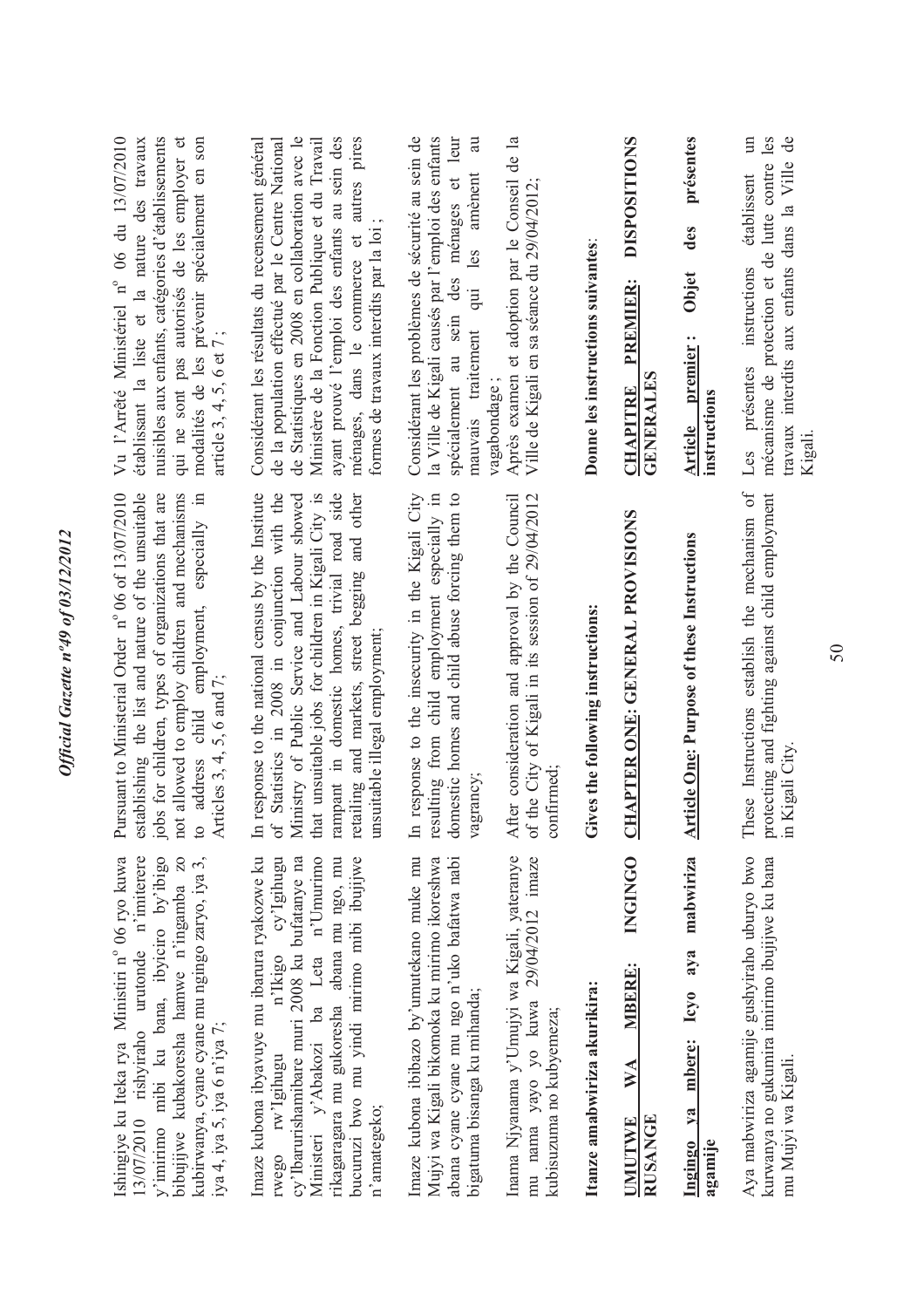| Ingingo ya 2: Ibisobanuro by'ijambo                                                                       | <b>Article 2: Definition</b>                                                                                      | <b>Article 2: Définition</b>                                                                                                  |
|-----------------------------------------------------------------------------------------------------------|-------------------------------------------------------------------------------------------------------------------|-------------------------------------------------------------------------------------------------------------------------------|
| Muri aya mabwiriza, Umwana ni umuntu wese<br>(18)<br>ufite munsi y'imyaka cumi n'umunani<br>y'amavuko.    | For the purpose of these Instructions, a Child<br>means any person who is under eighteen (18)<br>years old        | Aux fins des présentes instructions, un enfant<br>signifie toute personne ayant l'âge de moins de<br>dix-huit (18) ans.       |
| Ingingo ya 3: Uburenganzira bw'umwana                                                                     | <b>Article 3: Child Rights</b>                                                                                    | Article 3: Droits de l'enfant                                                                                                 |
| Nku'ko biteganywa n'amategeko, umwana afite<br>uburenganzira bukurikira:                                  | is enshrined in the Law, a child has a right to:<br>$\blacktriangleleft$                                          | Comme prévu par la législation, un enfant a droit<br>$\ddot{a}$                                                               |
| 1° kubaho no kugira ubuzima bwiza;                                                                        | life and live a decent life;<br>$\overline{1}^{\circ}$                                                            | 1° la vie et une vie décente;                                                                                                 |
| cyose<br>in<br>O <sub>2</sub><br>ing<br>cyamuhungabanya;<br>kurindwa icyo<br>$\frac{1}{2}$                | protection from any abuse;<br>$2^{\circ}$                                                                         | de<br>forme<br>contre toute<br>2° la protection<br>violence;                                                                  |
| 3° kwiga;                                                                                                 | education;<br>$3^{\circ}$                                                                                         | l'éducation;<br>$3^{\circ}$                                                                                                   |
| 4° kubana no kurerwa n'ababyeyi;                                                                          | family parentage;<br>$\ddot{ }$                                                                                   | 4° l'encadrement familial;                                                                                                    |
| 5° kwisanzura no kwidagadura.                                                                             | freedom and happiness<br>5°                                                                                       | 5° la liberté et loisir.                                                                                                      |
| Ingingo ya 4: Inshingano z'umwana                                                                         | rticle 4: Responsibilities of a Child<br>◀                                                                        | Article 4: Obligations de l'enfant                                                                                            |
| Umwana afite ashingano zikurikira:                                                                        | child has the following responsibilities:<br>$\blacktriangleleft$                                                 | L'enfant a les obligations suivantes                                                                                          |
| 1° kubaha no kwiyubaha;                                                                                   | respect himself/herself and others;<br>$\overline{1}^{\circ}$                                                     | se respecter et respecter les autres;<br>$\overline{1}^{\circ}$                                                               |
| 2° kumvira;                                                                                               | obedience;<br>$2^{\circ}$                                                                                         | obéir;<br>$2^{\circ}$                                                                                                         |
| 3° kwiga;                                                                                                 | education;<br>$3^{\circ}$                                                                                         | suivre l'enseignement<br>$3^{\circ}$                                                                                          |
| gukora imirimo yo mu rugo itabangamira<br>imyigire, ubuzima cyangwa imitekerereze<br>ye;<br>$\frac{1}{4}$ | domestic work that is compatible with<br>psychological<br>ð<br>health<br>education,<br>capacity;<br>$\frac{1}{4}$ | faire des travaux ménagers qui ne nuisent<br>pas à son éducation scolaire, sa santé et<br>sa capacité psychologique<br>्<br>प |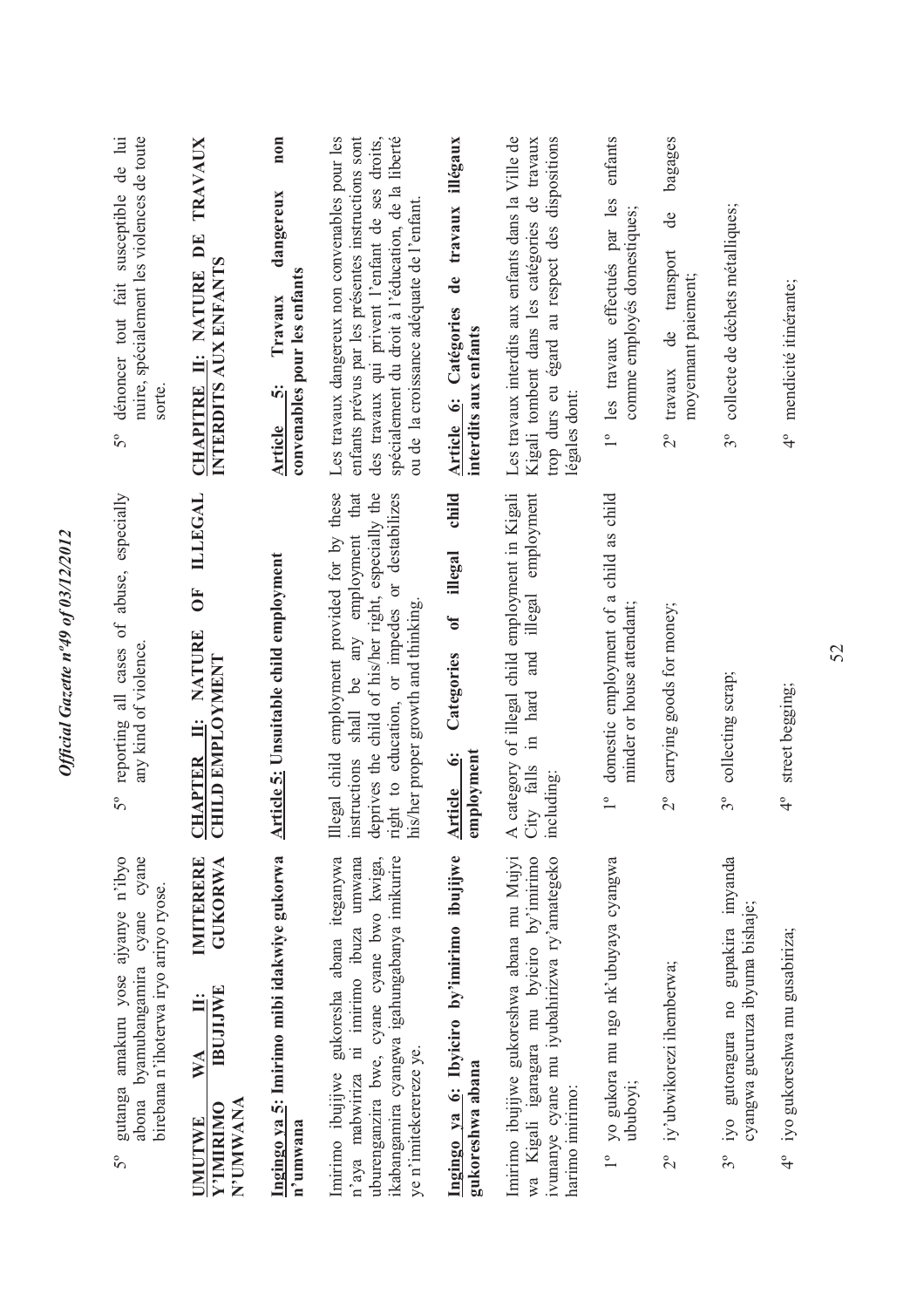| $5^{\circ}$   | iyo gukoreshwa basimbura ababyeyi mu<br>mirimo bahemberwa;                                                                                                                                                 | using children replacing their parents in<br>paid employment;<br>$5^{\circ}$                                                                                                        | utiliser les enfants en remplacement des<br>parents dans des travaux payés;<br>$5^{\circ}$                                                                                                                                   |
|---------------|------------------------------------------------------------------------------------------------------------------------------------------------------------------------------------------------------------|-------------------------------------------------------------------------------------------------------------------------------------------------------------------------------------|------------------------------------------------------------------------------------------------------------------------------------------------------------------------------------------------------------------------------|
| $6^{\circ}$   | no mu bundi<br>uburenganzira<br>iyo gucuruza mutubari<br>bubangamiye<br>bucuruzi<br>bwabo;                                                                                                                 | bar attendants;<br>$6^{\circ}$                                                                                                                                                      | travaux de commerce dans des bars et<br>autres sortes de commerce préjudiciables<br>à leurs droits;<br>$6^{\circ}$                                                                                                           |
|               | mubucuruzi<br>gukoreshwa<br>bw'ibiyobyabwenge;<br>$7^{\circ}$ iyo                                                                                                                                          | using children in selling drugs;<br>$7^{\circ}$                                                                                                                                     | emploi dans des travaux de vente de<br>drogues;<br>$7^{\circ}$                                                                                                                                                               |
| $8^{\circ}$   | iyo gukoreshwa mu ikinamico, no mu<br>n'ibindi<br>by'urukozasoni byose byahungabanya<br>mafilime y'urukozasoni<br>imitekerereze yabo;                                                                      | other promiscuous actions that might<br>using children in drama, pornography and<br>affect his/her psychological capacity;<br>$8^{\circ}$                                           | activités<br>et films<br>indécentes susceptibles de handicaper<br>emplois dans des théâtres<br>autres<br>pornographiques et<br>leur état d'esprit;<br>$8^{\circ}$                                                            |
| $9^{\circ}$   | iyo gukora mu nzu zitunganya imisatsi<br>n'ibindi;                                                                                                                                                         | using children in Saloons (hairdressing);<br>$\delta$                                                                                                                               | emplois dans des salons de coiffure;<br>$9^{\circ}$                                                                                                                                                                          |
|               | 10° iyo kubyina mu matorero bibabuza kjya<br>mu ishuri.                                                                                                                                                    | 10° dancing in clubs preventing them to go to<br>school.                                                                                                                            | danse<br>.ದ<br>empêcher d'aller<br>de<br>troupes<br>susceptibles de les<br>des<br>$10^{\circ}$ danse dans<br>l'école                                                                                                         |
| <b>UMUTWE</b> | $\overline{20}$<br>KURWANYA NO GUKUMIRA IMIRIMO<br>III: INGAMBA<br><b>IBUJIJWE KU BANA</b><br>WA                                                                                                           | CHAPTER III: MECHANISM TO PREVENT<br>AND FIGHT AGAINST CHILD ILLEGAL<br>EMPLOYMENT                                                                                                  | CHAPITRE III : MECANISMES DE LUTTE<br><b>TRAVAUX</b><br>ET DE PREVENTION DES<br>INTERDITS AUX ENFANTS                                                                                                                        |
|               | ubukangurambaga n'ubuvugizi mu kurwanya<br>Ingingo ya 7: Inzego zikora<br>imirimo ibujijwe ku bana                                                                                                         | Article 7: Institutions sensitizing the public on<br>the dangers of using children in illegal child<br>employment                                                                   | Article 7: Organes de sensibilisation et de<br>de lutte contre les<br>en matière<br>travaux interdits aux<br>plaidoyer                                                                                                       |
| Ubuyobozi     | z'ibanze<br>n'abafatanyabikorwa bakora ubukangurambaga<br>n'ubuvugizi mu kurwanya no gukumira imirimo<br>mibi ikoreshwa abana binyuze cyane cayne mu<br>nama zinyuranye bakorana n'abaturage.<br>bw'inzego | the public, speak on behalf of the children, fight<br>Local authorities and stakeholders shall sensitize<br>and prevent illegal child employment through<br>local routine meetings. | Les autorités locales et les partenaires doivent<br>sensibiliser et faire le plaidoyer dans la<br>prévention et la lutte contre les travaux<br>dangereux faits par des enfants à travers des<br>réunions avec la population. |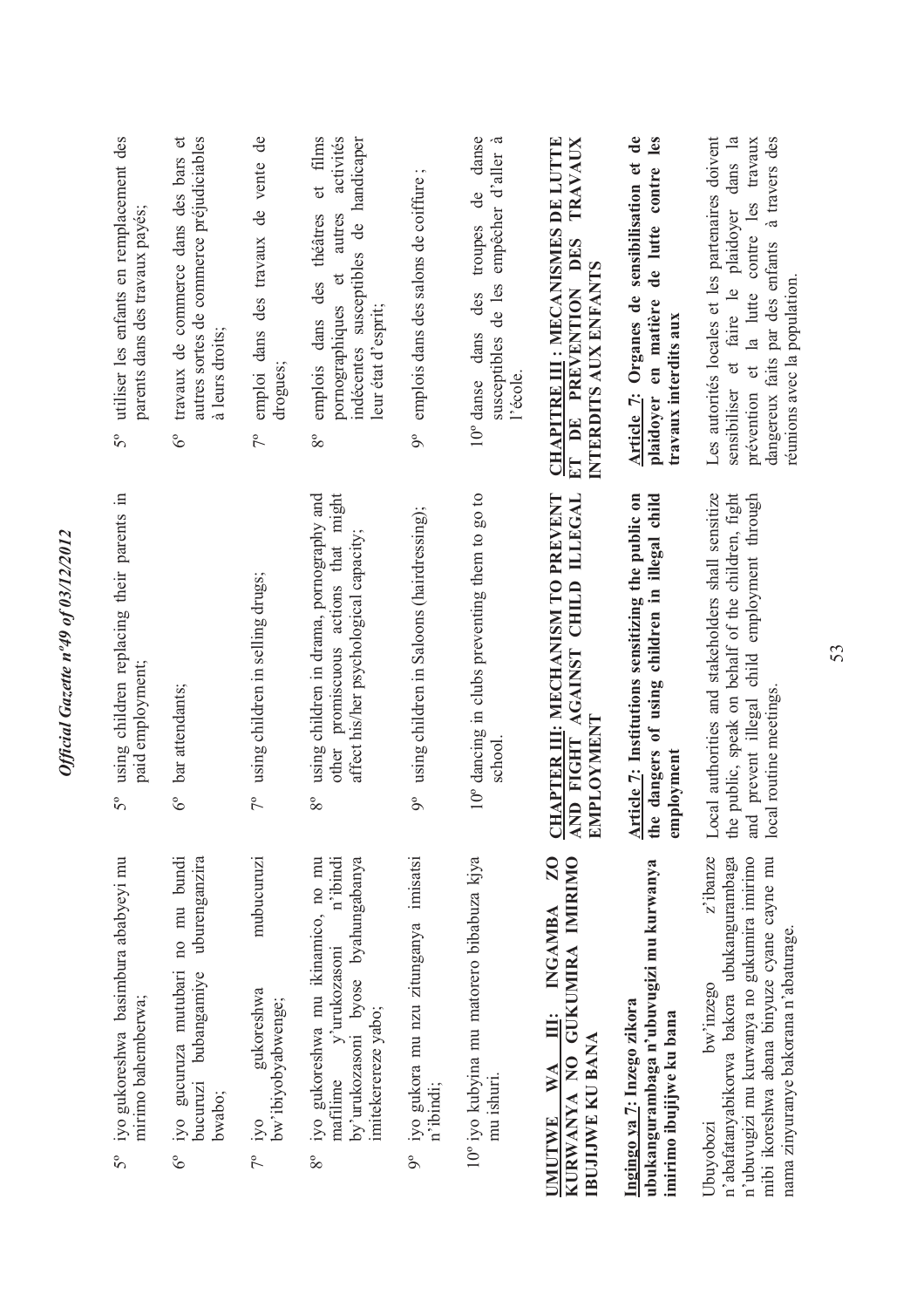| Ingingo ya 8: Ibarura ry'abakozi bakora mu<br>ng <sub>0</sub>                                                                                                                                                                                                                | <b>Article 8:</b> Census of domestic employees                                                                                                                                                                                                                                                            | employés<br>des<br>Recensement<br>domestiques<br>$\ddot{\circ}$<br>Article                                                                                                                                                                                                                               |
|------------------------------------------------------------------------------------------------------------------------------------------------------------------------------------------------------------------------------------------------------------------------------|-----------------------------------------------------------------------------------------------------------------------------------------------------------------------------------------------------------------------------------------------------------------------------------------------------------|----------------------------------------------------------------------------------------------------------------------------------------------------------------------------------------------------------------------------------------------------------------------------------------------------------|
| Ubuyobozi bw'Akagari bwifashije ubuyobozi<br>ibarura<br>ry'abakozi bo mu ngo kugira ngo hagaragazwe<br>abana bakoreshwa hagamijwe kubasubiza mu<br>gukora<br>bw'Umudugudu busabwe<br>ishuri.                                                                                 | village cell shall undertake the census of the<br>domestic employees in order to ascertain child<br>employees so that they can be reinstated in<br>An administrative cell in collaboration with the<br>education                                                                                          | employés domestiques pour identifier les enfants<br>collaboration avec les autorités locales au niveau<br>du village doivent procéder au recensement des<br>Les autorités locales au niveau de cellule en<br>employés qui doivent réintégrer l'école.                                                    |
| n'izishinzwe<br>umutekano, abafatanyabikorwa ndetse n'umuntu<br>ku giti cye basabwe gutanga amakuru ku bana<br>zirimo<br>bakora imirimo ibujijwe.<br>z'ubuyobozi<br>Inzego                                                                                                   | security,<br>stakeholders and individuals shall report cases of<br>including<br>organs<br>child illegal employment<br>Administrative                                                                                                                                                                      | Les autorités de base y compris celles chargées<br>de la sécurité, partenaires et les individus doivent<br>fournir des informations en rapport avec des<br>enfants faisant des travaux interdits.                                                                                                        |
| ry'ubuzererezi<br><b>Ikumira</b><br>$\frac{9}{2}$<br>Ingingo ya<br>bw'abana                                                                                                                                                                                                  | <b>Article 9: Prevention of street children</b>                                                                                                                                                                                                                                                           | Article 9: Prévention du vagabondage des<br>enfants                                                                                                                                                                                                                                                      |
| Komite Nyobozi y'Umujyi wa Kigali isabwe<br>gukorana n'ubuyobozi bw'Intara n'ubwizindi<br>nzego zitandukanye zifite abana mu nshingano<br>mu gukumira urujya n'uruza rw'abana batarageza<br>ku myaka cumi n'umunani (18) y'amavuko baza<br>gushaka akazi mu Mujyi wa Kigali. | The Kigali City Management Committee shall<br>Provincial authorities<br>responsible for children to curb the rural urban<br>Kigali City of children under<br>other<br>with<br>immigration to<br>eighteen (18)<br>corporate                                                                                | Le Comité Exécutif de la Ville de Kigali<br>collabore avec les autres autorités provinciales et<br>attributions et la prévention du va-et-vient des<br>autres organes ayant les enfants dans leurs<br>à la<br>enfants de moins de dix-huit (18) ans<br>recherche d'emploi dans la Ville de Kigali.       |
| ubucuruzi<br>gukumira<br>mu<br>Ibi bikazafasha<br>bw'abana.                                                                                                                                                                                                                  | This will prevent child trafficking.                                                                                                                                                                                                                                                                      | Ceci aide dans la lutte contre le trafic d'enfants.                                                                                                                                                                                                                                                      |
| Ingingo ya 10: Inshingano z'ababyeyi mu<br>gutanga uburere ku bana                                                                                                                                                                                                           | Article 10: Parental responsibility in bringing<br>up children                                                                                                                                                                                                                                            | Article 10: Obligation des parents quant à la<br>bonne éducation des enfants                                                                                                                                                                                                                             |
| Ababyeyi bafite inshingano yo kurinda abana<br>Bafite kandi inshingano yo kubatoza uburere<br>bukwiye no kubarinda ihohoterwa iryo ariryo<br>babo n'abo barera gukoreshwa imirimo<br>iteganywa n'ingingo ya 5 y'aya mabwiriza.<br>ryose.                                     | Parents shall be responsible for their children and<br>those they are fostering to prevent them from<br>employment enshrined in Article 5 of these<br>Instructions. Parents shall be responsible for<br>bringing up their children and fostered children in<br>a good manner and prevent them from abuse. | enfants et ceux sous leur garde d'être employés<br>dans des travaux prévus à l'article 5 des<br>de donner aux enfants une éducation adéquate et<br>Les parents ont l'obligation de prévenir les<br>présentes instructions. Ils ont aussi l'obligation<br>de les protéger contre toute forme de violence. |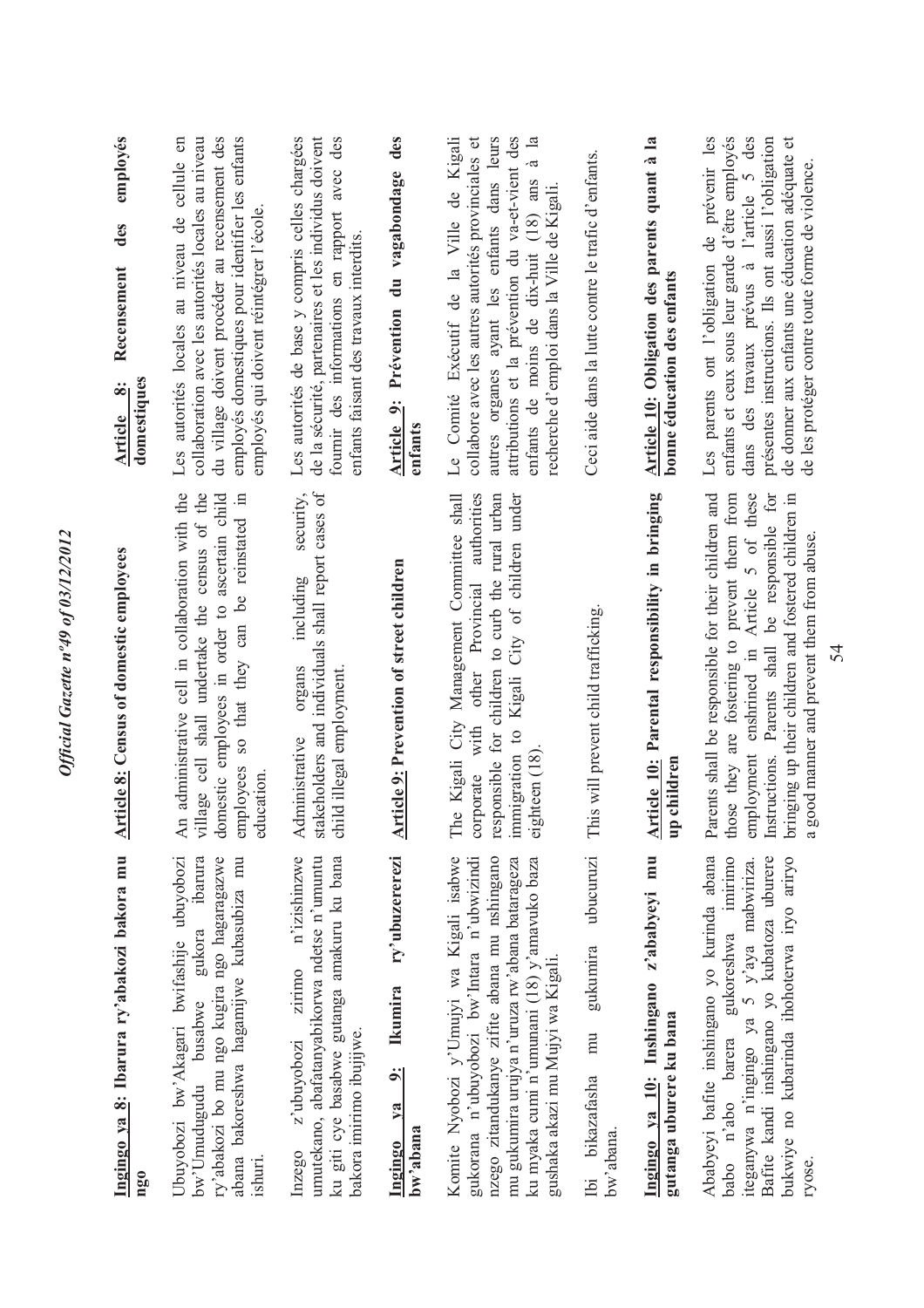| Ingingo ya 11: Iyubahirizwa ry'aya mabwiriza<br>ku babyeyi                                                                                                                                                                                                                                            | <b>Article 11:</b> Enforcement of these Instructions                                                                                                                                                                                          | Article 11: Mise en application des présentes<br>instructions                                                                                                                                                                                                                                                             |
|-------------------------------------------------------------------------------------------------------------------------------------------------------------------------------------------------------------------------------------------------------------------------------------------------------|-----------------------------------------------------------------------------------------------------------------------------------------------------------------------------------------------------------------------------------------------|---------------------------------------------------------------------------------------------------------------------------------------------------------------------------------------------------------------------------------------------------------------------------------------------------------------------------|
| Buri mubyeyi ufite umwana arera ukora imirimo<br>iteganywa mu ngingo ya 5 y'aya mabwiriza,<br>agomba kumufasha kuva muri iyo mirimo mu<br>uburenganzira<br>kubahiriza<br><b>IWO</b><br>bw'unwana.<br>rwego                                                                                            | child employed in<br>must assist a fostered child to get out of this<br>accordance with Article 5 of these Instructions<br>employment in observing the child's rights.<br>$\boldsymbol{\varpi}$<br>parent who fosters<br>⋖                    | Tout parent qui a à sa charge l'éducation d'un<br>des présentes instructions doit aider l'enfant à<br>quitter ces travaux dans le cadre du respect de ses<br>enfant qui fait des travaux mentionnés l'article 5<br>droits                                                                                                 |
| Kigali n'Abafatanyabikorwa bwabwo basabwe<br>Ubuyobozi bw'inzego z'ibanze mu Mujyi wa<br>gufasha imiryango itishoboye cyane iy'abana<br>birera batishoboye kubahiriza aya mabwiriza.                                                                                                                  | stakeholders shall assist poor families especially<br>and<br>poor children without parents to implement these<br>City<br>Kigali<br>$\Xi$<br>administration<br>Instructions<br>Local                                                           | Les autorités d'administration locale dans la<br>Ville de Kigali et les partenaires assistent des<br>pauvres vivant seuls en famille en vue du respect<br>familles pauvres en particulier les enfants<br>des présentes instructions.                                                                                      |
| ry'imirimo<br>itubahiriza aya mabwiriza n'andi mategeko<br>Ingingo ya 12: Ihagarikwa                                                                                                                                                                                                                  | Article 12: Termination of employment which<br>does not comply with these Instructions and<br>$\mathbf{law}$                                                                                                                                  | $\epsilon$ n<br>des travaux<br>violation des présentes instructions et lois<br>Suspension<br>Article 12:                                                                                                                                                                                                                  |
| $b$ uri<br>muntu wese ukoresha umwana utaregeza ku<br>imyaka cumi n'umunani (18) y'amavuko imirimo<br>ibujijwe ku bana iteganywa n'aya mabwiriza<br>asabwe ku musezerera mu gihe kitarenze iminsi<br>mirongo itatu (30) aya mabwiriza atangiye<br>Haseguriwe ibiteganywa n'amategeko,<br>gukurikizwa. | shall free him/her within thirty (30) days after this<br>$\epsilon$<br>person employing a child under 18 in illegal<br>employment sanctioned under this instruction<br>Notwithstanding (despite) legal obligation,<br>instruction is in force | par des présentes instructions doit y mettre fin<br>Sous réserve des dispositions légales, toute<br>personne employant un enfant de moins de dix-<br>huit (18) ans dans des travaux interdits prévus<br>dans un délai ne dépassant pas trente (30) jours à<br>partir de l'entrée en vigueur des présentes<br>instructions |
| Ingingo ya 13: Iyubahirizwa ry'ubukure mu<br>gihe cyo gutanga akazi                                                                                                                                                                                                                                   | <b>Article 13: Adult age for employment</b>                                                                                                                                                                                                   | Article 13: Respect de l'âge de la majorité<br>dans l'octroi de l'emploi                                                                                                                                                                                                                                                  |
| Buri muntu wese mbere yo guha akazi umukozi<br>mu mirimo itenganywa mu ngingo ya 5 y'aya<br>mabwiriza, agomba kubanza kumenya niba<br>yujuje imyaka 18 y'amavuko.                                                                                                                                     | person shall check the age of an employee<br>as<br>enshrined under Article 5 of these Instructions<br>before offering him/her an employment<br>that he/she is not under eighteen (18) years<br>⋖                                              | Toute personne doit, avant d'engager une autre<br>des présentes instructions, se rassurer que celle-ci<br>personne aux travaux mentiomés à l'article 5<br>est âgée de dix-huit (18) ans révolus                                                                                                                           |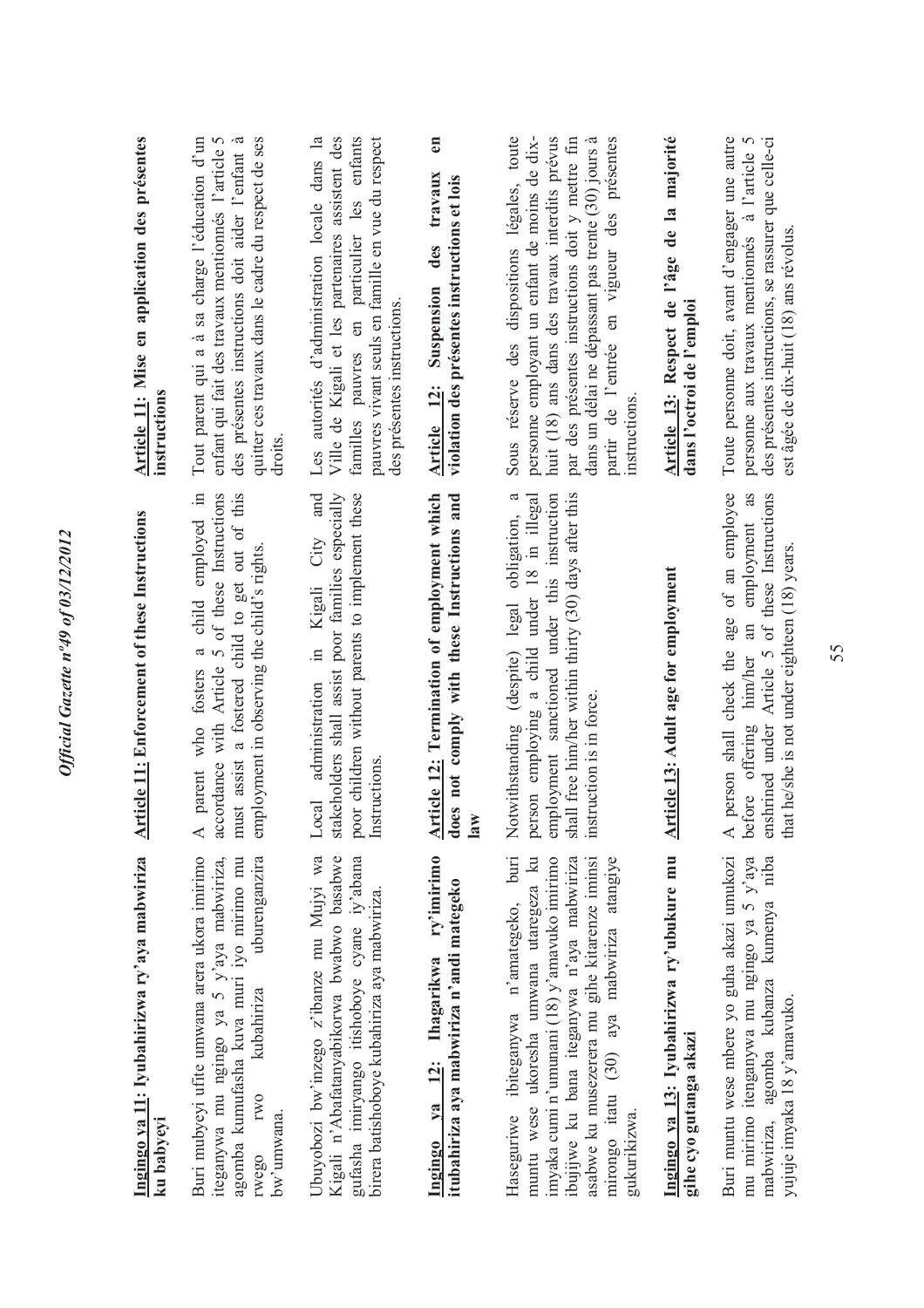| Elle doit le faire enregistrer dans un registre ad<br>hoc tenu par le responsable du village en ce qui<br>concerne les employés domestiques<br>domestic | Article 14: Rôle des partenaires dans la lutte<br>des travaux interdits aux enfants dans la Ville<br>de Kigali | Tous les partenaires œuvrant dans la Ville de<br>Kigali doivent jouer un rôle dans la lutte et la<br>prévention des travaux interdits aux enfants et<br>l'incorporer dans leurs activités usuelles. | CHAPITRE IV: AMENDE ET SANCTIONS                                 | Article 15: Amende en cas de violation des<br>présentes instructions | l'article 5 des présentes instructions est passible<br>Sans préjudice des sanctions prévues par d'autres<br>lois, toute personne ayant commis l'infraction<br>d'employer des enfants aux travaux interdits aux<br>d'une amende administrative de dix mille francs<br>enfants dans la Ville de Kigali mentiomés à<br>rwandais (10000 Frw). | Ces frais d'amende sont déposés sur le compte<br>l'infraction a été commise et de la Ville de<br>du District du lieu où<br>bancaire conjoint<br>Kigali. |
|---------------------------------------------------------------------------------------------------------------------------------------------------------|----------------------------------------------------------------------------------------------------------------|-----------------------------------------------------------------------------------------------------------------------------------------------------------------------------------------------------|------------------------------------------------------------------|----------------------------------------------------------------------|-------------------------------------------------------------------------------------------------------------------------------------------------------------------------------------------------------------------------------------------------------------------------------------------------------------------------------------------|---------------------------------------------------------------------------------------------------------------------------------------------------------|
| An employer shall register the employee in the<br>of<br>book<br>village<br>administrative<br>employees.                                                 | Article 14: Role of the stakeholders in fighting<br>against child illegal employment in Kigali City            | All stakeholders in Kigali City shall play a role in<br>ighting and prevention of child illegal<br>employment and be part of their daily activities.                                                | <b>CHAPTER IV: FINE AND PENALTIES</b>                            | Fine on contravention of these<br>Article 15:<br>Instructions        | other laws, a person who contravenes Article 5 of<br>Notwithstanding (despite) penalties sanctioned by<br>hese Instructions by employing a child shall be<br>liable to an administrative fine of ten thousand<br>Rwandan Francs (10,000 RwF).                                                                                             | fine shall be deposited on joint bank account of<br>the District where the offence was committed and<br>the City of Kigali.<br>$\triangleleft$          |
| yabugenewe ku muyobozi w'Umudugudu ku<br>Agomba kandi kumwandikisha mu ikaye<br>bureba abakozi bo mu ngo.                                               | Ingingo ya 14: Uruhare rw'abafanyabikorwa<br>mu kurwanya imirimo ibujijwe ku bana mu<br>Mujyi wa Kigali        | Abafatanyabikorwa bose bakorera mu Mujyi wa<br>Kigali basabwe kugira uruhare mu kurwanya no<br>gukumira imirimo ibujijwe ikoreshwa abana<br>bakabishyira muri gahunda zabo zisanzwe.                | <b>IHAZABU</b><br>$\ddot{\Sigma}$<br>WA<br>N'UBURYOZWE<br>UMUTWE | Ingingo ya 15: Ihazabu ku batazubahiriza aya<br>mabwiriza            | n'andi<br>wese<br>ugaragaweho ikosa ryo gukoresha abana imirimo<br>ibujijwe ku bana mu Mujyi wa Kigali mu ngingo<br>ya 5 y'aya mabwiriza azacibwa ihazabu yo mu<br>rwego rw'ubutegetsi y'amafaranga y'u Rwanda<br>we<br>Bitatangamiye ibihano biteganywa<br>umuntu uwo ari<br>ibihumbi icumi (10,000frw).<br>mategeko,                    | Aya mafranga y'ihazabu ashyirwa kuri konti<br>gahuriyeho<br>Akarere k'aho ikosa ryakorewe<br>n'Umujyi wa Kigali.                                        |